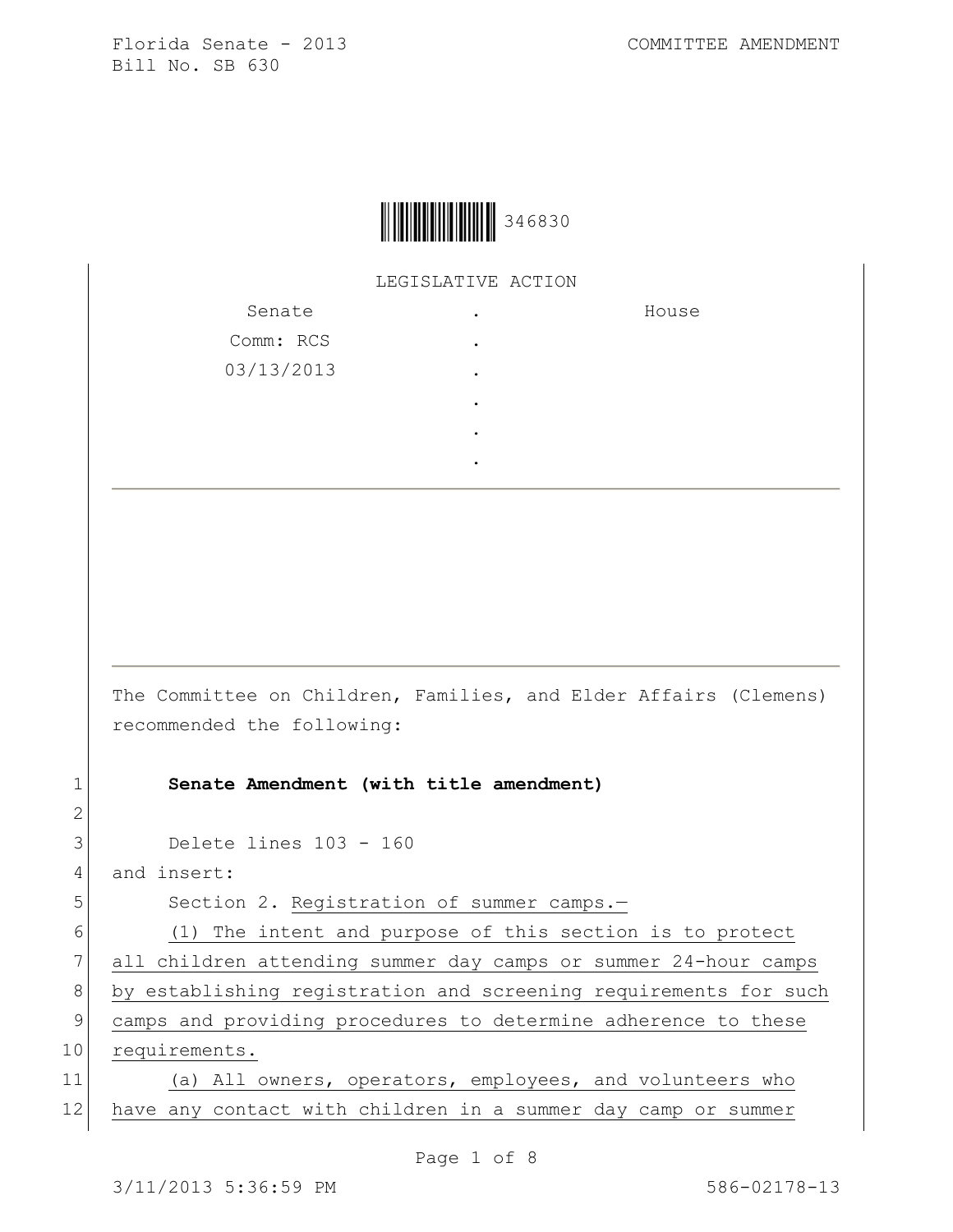Ì346830!Î346830

 24-hour camp are considered "summer camp personnel" as defined in s. 402.302, Florida Statutes. All such persons must be 15 screened using the level 2 standards in chapter 435, Florida Statutes. (b) Registration means a document issued by the Department of Children and Families certifying an applicant meets the requirements in statute and rule to operate a summer day camp or summer 24-hour camp. A registration under this section is issued to a summer day camp or summer 24-hour camp and is not a 22 professional license of any person. Receipt of a registration 23 under this section does not create a property right in the recipient. A registration under this section is a public trust and a privilege and is not an entitlement. In an administrative 26 proceeding, the department must produce competent substantial 27 evidence to support its stated reasons for denying a 28 registration or for sanctioning an existing registration. (2) An application for registration shall be made on forms provided and in the manner prescribed by the department. The department shall determine the good moral character of the applicant based on the screening requirements provided in s. 402.302, Florida Statutes. (3)(a) Failure on the part of an owner or operator of a 35 summer day camp or summer 24-hour camp, after written notification, to dismiss personnel who have been found not to be in compliance with the requirements for good moral character of personnel shall constitute an immediate serious danger to the 39 public health, safety, or welfare to support an emergency suspension, restriction, or limitation of an existing 41 registration under s. 120.60, Florida Statutes.

Page 2 of 8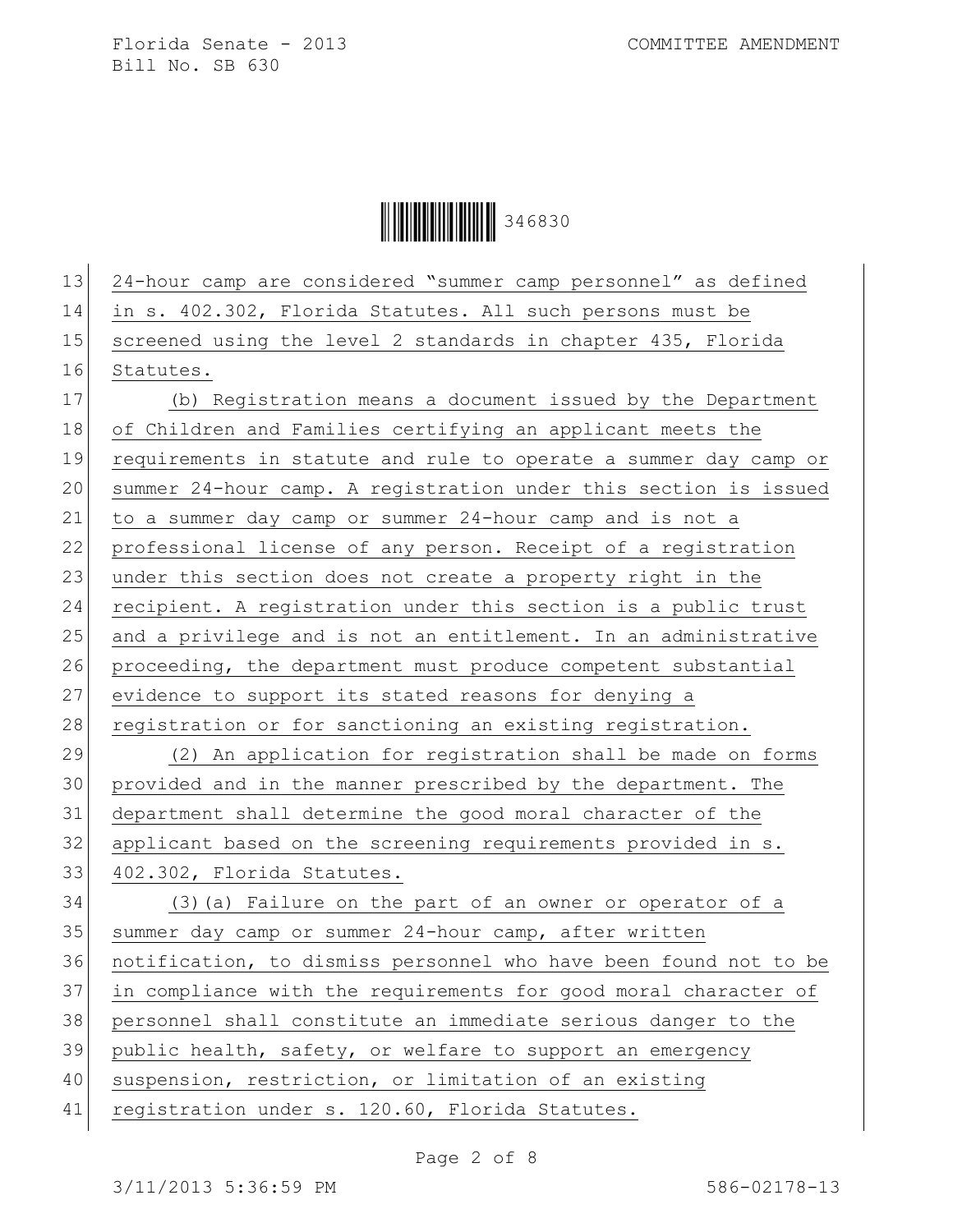**││││││││││││││** 346830

42 (b) The department may adopt rules relating to the 43 registration and screening requirements for summer day camps and 44 summer 24-hour camps. 45 (c) The department shall have access to the personnel 46 records of summer day camps and summer 24-hour camps to ensure 47 compliance with registration and screening requirements.  $48$  (4) If the department finds that a person or entity, after 49 written notification of the registration requirement, continues 50 to operate a summer day camp or summer 24-hour camp without a 51 registration, the department shall notify the appropriate state 52 attorney of the violation of 420.319, Florida Statutes. 53 (5) A summer day camp or summer 24-hour camp shall accord 54 to the department the privilege of inspection, including access 55 to facilities and personnel and to those records required 56 pursuant to s. 402.305, Florida Statutes, at reasonable times 57 during regular business hours. The right of entry and inspection 58 shall also extend to any premises that the department has reason 59 to believe are being operated or maintained as part of the 60 summer day camp or summer 24-hour camp, but no such entry or 61 inspection of any premises shall be made without the permission 62 of the person in charge thereof unless a warrant is first 63 obtained from the circuit court authorizing same. Any 64 application for registration or renewal of registration made 65 pursuant to this act or the advertisement to the public for 66 provision of a summer day camp or a summer 24-hour camp 67 constitutes permission for any entry or inspection of the summer 68 day camp or summer 24-hour camp for which the registration is 69 sought in order to facilitate verification of the information 70 submitted on or in connection with the registration application.

Page 3 of 8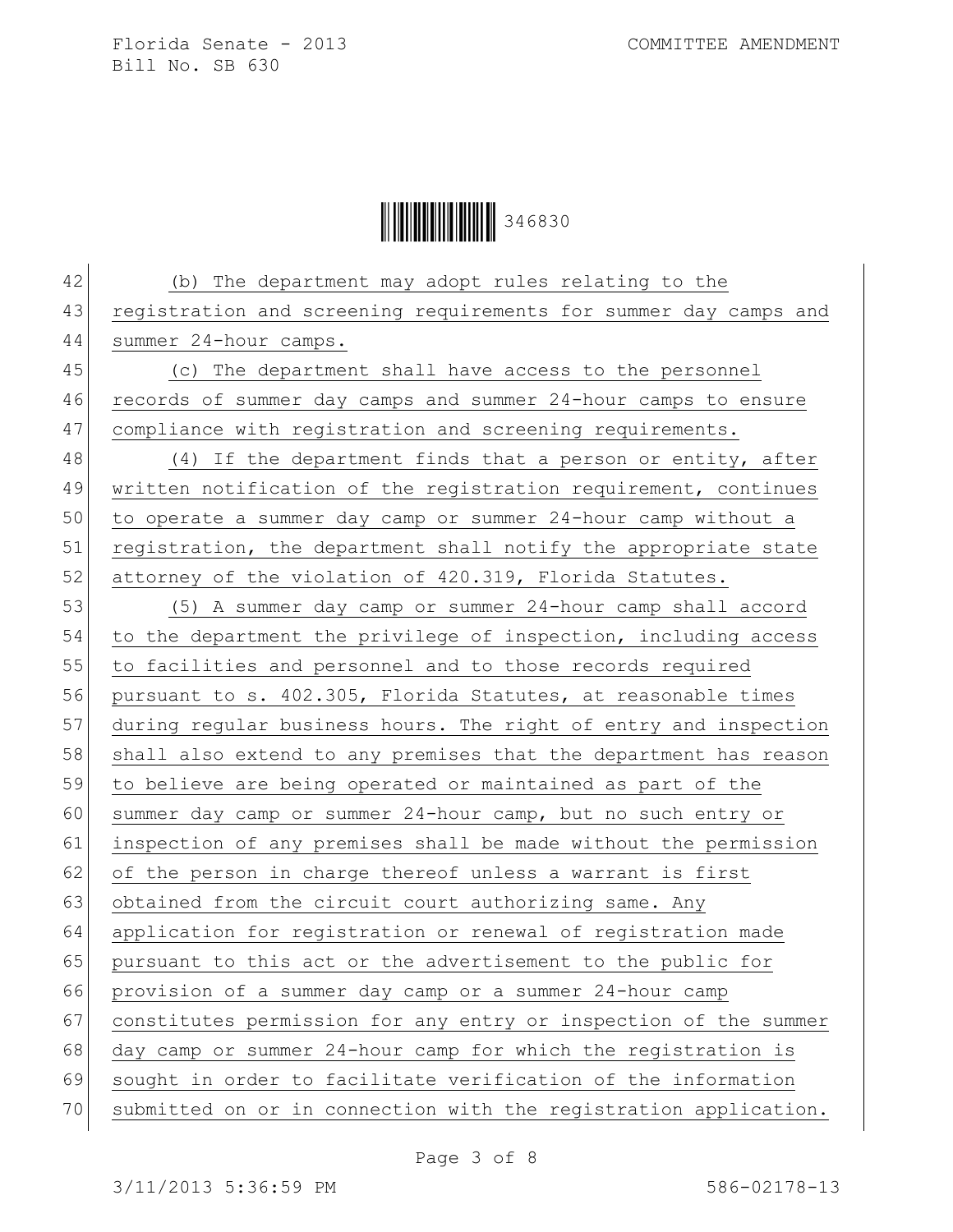Ì346830!Î346830

| 71<br>In the event a summer day camp or summer 24-hour camp refuses    |
|------------------------------------------------------------------------|
| 72<br>permission for entry or inspection to the department, a warrant  |
| 73<br>shall be obtained from the circuit court authorizing the same    |
| prior to such entry or inspection. The department may institute        |
| 75<br>disciplinary proceedings pursuant to s. 402.310, Florida         |
| 76<br>Statutes, for such refusal.                                      |
| 77<br>(6) A summer day camp or summer 24-hour camp may not             |
| 78<br>advertise without including within such advertisement the        |
| 79<br>registration number of such summer day camp or summer 24-hour    |
| camp.                                                                  |
| (7) It is a misdemeanor of the first degree, punishable as             |
| 82<br>provided in s. 775.082 or s. 775.083, Florida Statutes, for any  |
| 83<br>person to knowingly:                                             |
| (a) Operate or attempt to operate a summer day camp or                 |
| 85<br>summer 24-hour camp without registering with the department.     |
| 86<br>(b) Operate or attempt to operate a summer day camp or           |
| 87<br>summer 24-hour camp under a registration that is suspended,      |
| 88<br>revoked, or terminated.                                          |
| 89<br>(c) Misrepresent, by act or omission, a summer day camp or       |
| 90<br>summer 24 hour camp, to be duly registered pursuant to this      |
| section without being so registered.                                   |
| (d) Make any other misrepresentation, by act or omission,              |
| 93<br>regarding the registration or operation of a summer day camp or  |
| summer 24-hour camp to a parent or guardian who has a child            |
| 95<br>placed in the summer day camp or summer 24-hour camp or is       |
| 96<br>inquiring as to placing a child in the summer day camp or summer |
| 24-hour camp, to a representative of the department, or to a           |
| representative of a law enforcement agency, including, but not         |
| limited to, any misrepresentation as to whether the summer day         |
|                                                                        |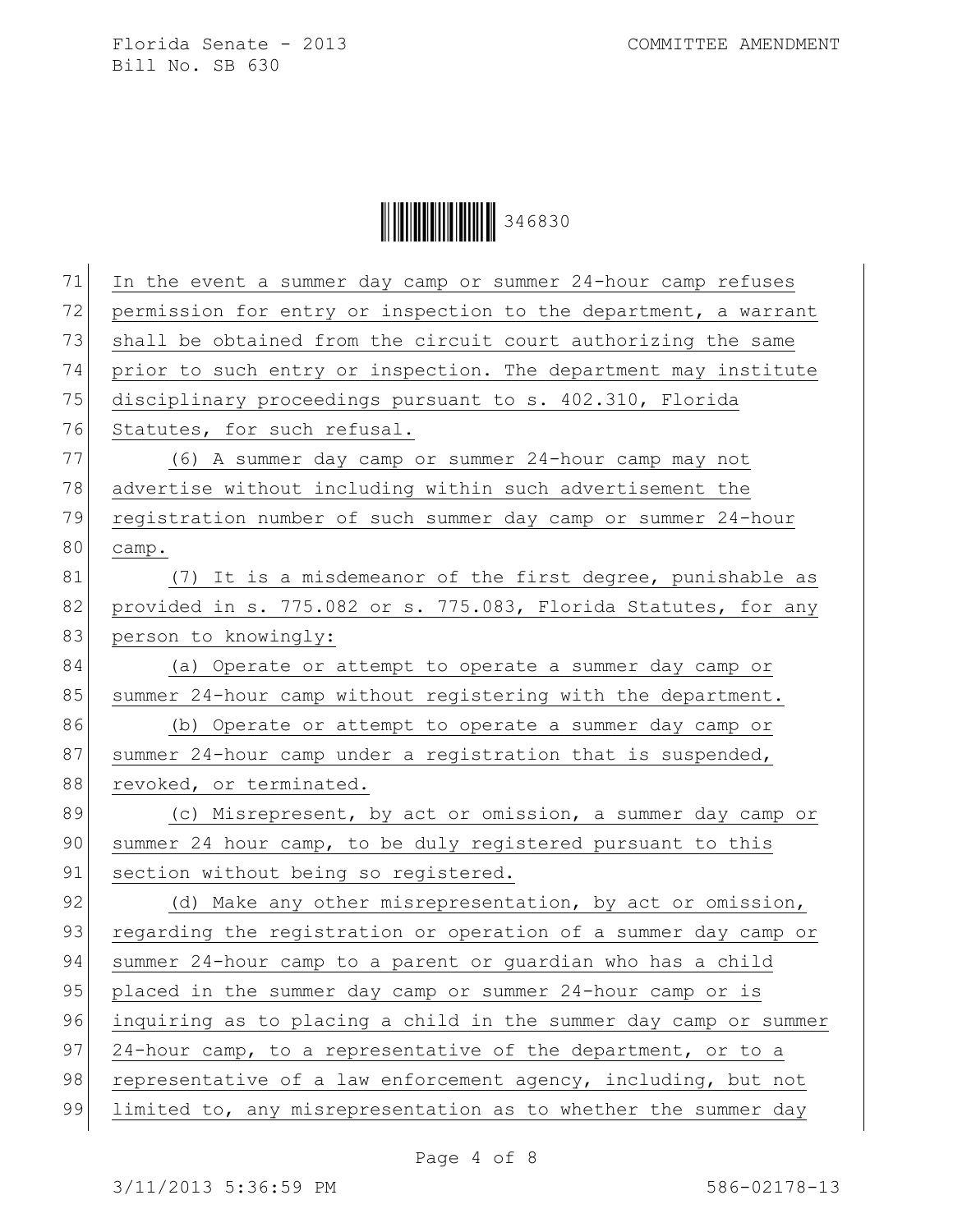**││││││││││││││** 346830

100 camp or summer 24-hour camp complies with the screening 101 requirements of s. 402.302, Florida Statutes. 102 (8) If any summer camp personnel makes any 103 misrepresentation in violation of this section to a parent or 104 guardian who has placed a children in the summer day camp or 105 summer 24-hour camp and the parent or guardian relied upon the 106 misrepresentation, and the child suffers great bodily harm, 107 permanent disfigurement, permanent disability, or death as a 108 result of an intentional act or negligence by the summer camp 109 personnel, the summer camp personnel commits a felony of the 110 second degree, punishable as provided in s. 775.082, s. 775.083, 111 or s. 775.084, Florida Statutes. 112 (9) When the department has reasonable cause to believe 113 that grounds for denial or termination of employment exist, it 114 shall notify, in writing, the applicant, or owner and operator 115 of the summer day camp or summer 24-hour camp, and the personnel 116 affected, stating the specific record which indicates 117 noncompliance with the screening requirements. Procedures 118 established for hearing under chapter 120, Florida Statutes, 119 shall be available to the applicant, owner and operator, and 120 affected personnel, in order to present evidence relating either 121 to the accuracy of the basis for exclusion or to the denial of 122 an exemption from disqualification. 123 (10)(a) If a summer day camp or summer 24-hour camp has 124 failed to take preventive or corrective measures in accordance 125 with any order of the department to maintain conformity with the 126 registration requirements, or if there is a violation of any of 127 the provisions of any registration requirement pursuant to this 128 act, which violation threatens harm to any child or which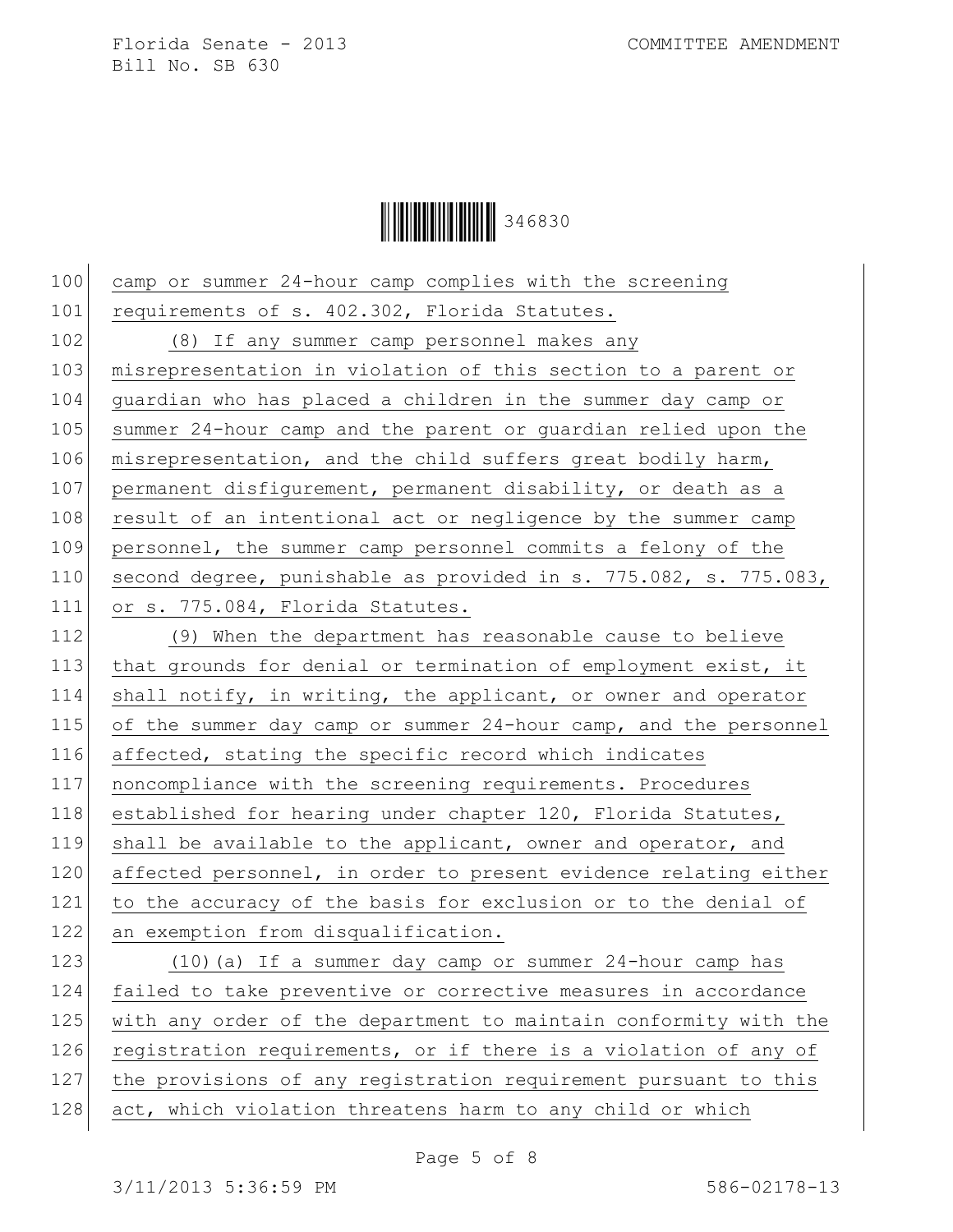Ì346830!Î346830

| 129 | constitutes an emergency requiring immediate action, the         |
|-----|------------------------------------------------------------------|
| 130 | department may institute injunctive proceedings in a court of    |
| 131 | competent jurisdiction to terminate the operation of the summer  |
| 132 | day camp or summer 24-hour camp providing care for children when |
| 133 | such camp has willfully and knowingly refused to comply with the |
| 134 | screening requirements for personnel or has refused to terminate |
| 135 | the employment of personnel found to be in noncompliance with    |
| 136 | the registration requirements.                                   |
| 137 | (b) If the department finds, within 30 days after written        |
| 138 | notification by registered mail of the requirement for           |
| 139 | registration or of the violation of screening requirements, that |
| 140 | a summer day camp or summer 24-hour camp continues to provide    |
| 141 | care for children without complying, the department shall notify |
| 142 | the appropriate state attorney of the violation of law and, if   |
| 143 | necessary shall institute a civil suit to enjoin the summer day  |
| 144 | camp or summer 24-hour camp from continuing the care of          |
|     |                                                                  |
| 145 | children.                                                        |
| 146 | (11) (a) It is unlawful for any summer day camp or summer        |
| 147 | 24-hour camp providing care for children to:                     |
| 148 | 1. Willfully or intentionally fail to comply with the            |
| 149 | requirements for the screening of personnel or the dismissal of  |
| 150 | personnel found to not be in compliance with chapter 435,        |
| 151 | Florida Statutes.                                                |
| 152 | 2. Use information from the criminal records obtained under      |
| 153 | this section for any purpose other than screening a person for   |
| 154 | employment as specified in this section or to release such       |
| 155 | information to any other person for any purpose other than       |
| 156 | screening for employment as specified in this section.           |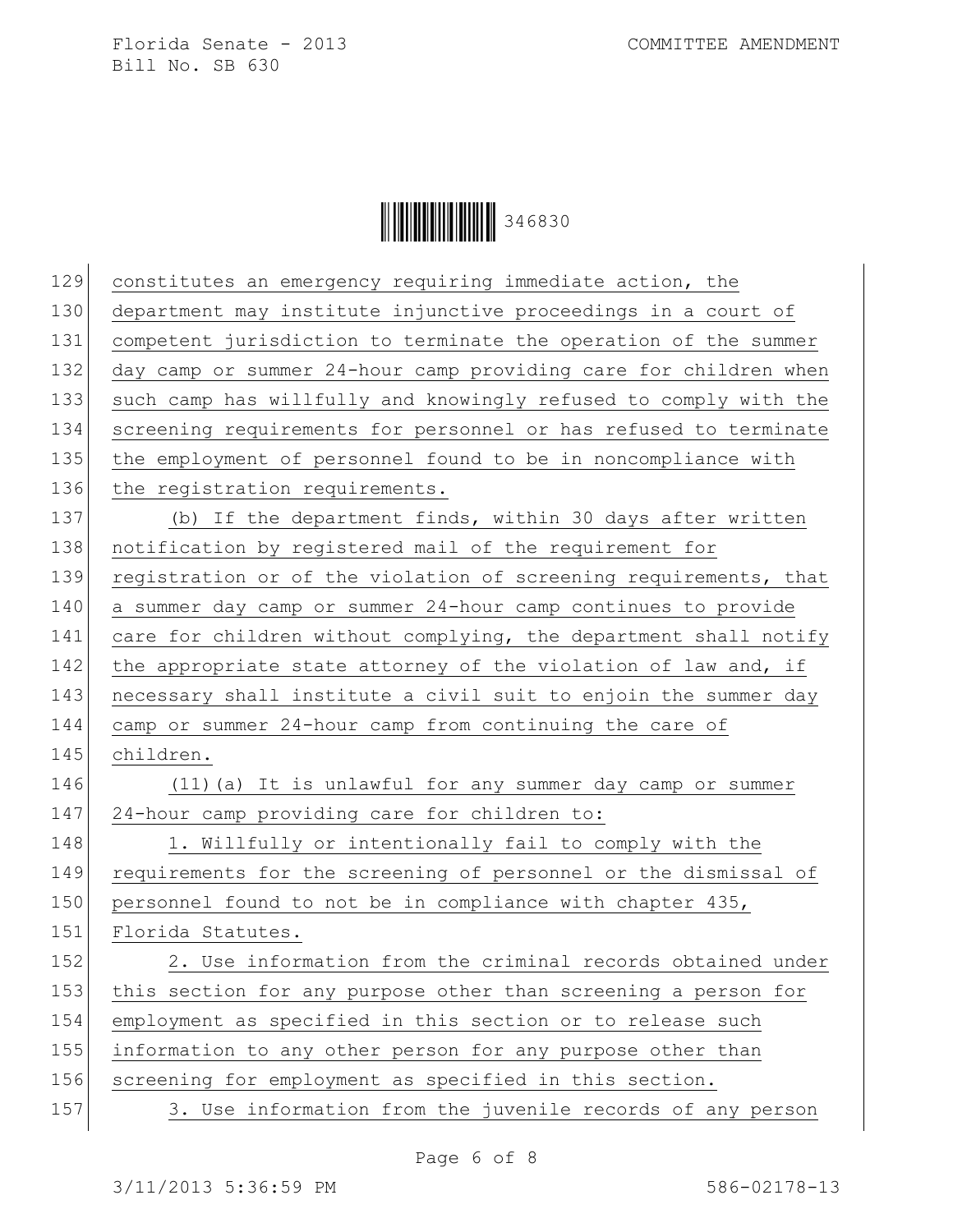Ì346830!Î346830

| 158 | obtained under this section for any purpose other than screening       |
|-----|------------------------------------------------------------------------|
| 159 | for employment as specified in this section or to release              |
| 160 | information from such records to any other person for any              |
| 161 | purpose other than screening for employment as specified in this       |
| 162 | section.                                                               |
| 163 | (b) 1. A first violation of subparagraph (a) 1., subparagraph          |
| 164 | $(a) 2.,$ or subparagraph $(a) 3.$ is a misdemeanor of the first       |
| 165 | degree, punishable as provided in s. 775.082 or s. 775.083,            |
| 166 | Florida Statutes.                                                      |
| 167 | 2. A second violation of subparagraph (a)1., subparagraph              |
| 168 | $(a) 2.$ , or subparagraph $(a) 3.$ , is a felony of the third degree, |
| 169 | punishable as provided in s. 775.082 or s. 775.083, Florida            |
| 170 | Statutes.                                                              |
| 171 | 3. A violation of subparagraph (a) 3. is a felony of the               |
| 172 | third degree, punishable as provided in s. 775.082, s. 775.083,        |
| 173 | or s. 775.084, Florida Statutes.                                       |
| 174 | Section 3. This act shall take effect July 1, 2013.                    |
| 175 |                                                                        |
| 176 | ================== T I T L E A M E N D M E N T ================        |
| 177 | And the title is amended as follows:                                   |
| 178 | Delete lines 5 - 13                                                    |
| 179 | and insert:                                                            |
| 180 |                                                                        |
| 181 | providing duties of the department; providing                          |
| 182 | legislative intent for children in the state who                       |
| 183 | attend summer day camps or summer 24-hour camps;                       |
| 184 | requiring specified persons coming into contact with                   |
| 185 | children to be screened; requiring summer day camps                    |
| 186 | and summer 24-hour camps to register with the                          |
|     |                                                                        |